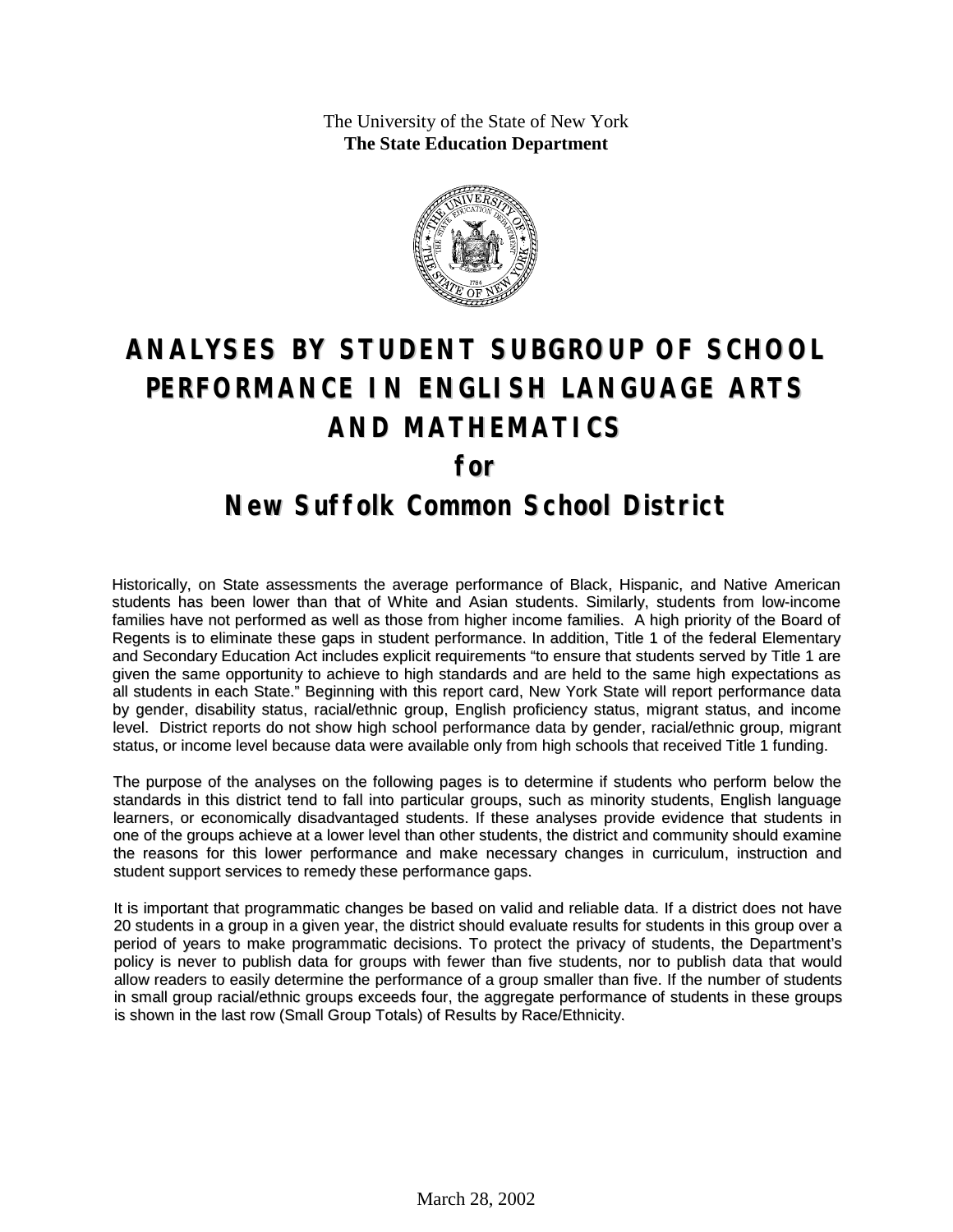## **Elementary English Language Arts**

A description of the performance levels and summary results for all general-education students and all students with disabilities can be found in the *Overview* of the New York State Report Card.

| <b>Student Subgroup</b>                  | <b>Counts of Students</b> |             |                             |               |             |             |             |              |                              | <b>Percentages</b> |  |
|------------------------------------------|---------------------------|-------------|-----------------------------|---------------|-------------|-------------|-------------|--------------|------------------------------|--------------------|--|
|                                          | <b>Not Tested</b>         |             |                             | <b>Tested</b> |             |             |             |              | of Tested<br><b>Students</b> |                    |  |
|                                          | <b>ALT</b>                | ELL         | No<br>Valid<br><b>Score</b> | Level<br>1    | Level<br>2  | Level<br>3  | Level<br>4  | <b>Total</b> | Level<br>$2 - 4$             | Level<br>$3 - 4$   |  |
| Results by Race/Ethnicity                |                           |             |                             |               |             |             |             |              |                              |                    |  |
| American Indian/Alaskan<br><b>Native</b> | $\Omega$                  | $\mathbf 0$ | $\mathbf 0$                 | $\mathbf 0$   | $\mathbf 0$ | $\mathbf 0$ | $\mathbf 0$ | $\mathbf 0$  | 0%                           | 0%                 |  |
| <b>Black</b>                             | $\mathbf 0$               | $\mathbf 0$ | $\mathbf 0$                 | 0             | $\mathbf 0$ | $\mathbf 0$ | $\mathbf 0$ | $\mathbf 0$  | 0%                           | 0%                 |  |
| Hispanic                                 | 0                         | $\mathbf 0$ | $\mathbf 0$                 | $\pmb{0}$     | $\mathbf 0$ | 0           | $\mathbf 0$ | $\pmb{0}$    | 0%                           | 0%                 |  |
| Asian or Pacific Islander                | $\mathbf 0$               | $\mathbf 0$ | 0                           | $\mathbf 0$   | $\mathbf 0$ | 0           | $\mathbf 0$ | 0            | 0%                           | 0%                 |  |
| White                                    | $\pmb{0}$                 | $\mathbf 0$ | $\mathbf 0$                 | $\mathbf s$   | $\mathbf s$ | s           | s           | 3            | s                            | s                  |  |
| Total                                    | $\pmb{0}$                 | $\pmb{0}$   | $\mathbf 0$                 | 0             | 0           | 3           | $\mathbf 0$ | 3            | 100%                         | 100%               |  |
| Small Group Totals (s)                   | $\mathbf 0$               | $\mathbf 0$ | $\mathbf 0$                 | s             | $\mathbf s$ | s           | $\mathbf s$ | 3            | s                            | $\mathbf s$        |  |
| Results by Gender                        |                           |             |                             |               |             |             |             |              |                              |                    |  |
| Female                                   | $\mathbf 0$               | $\pmb{0}$   | $\mathbf 0$                 | s             | $\mathbf s$ | $\mathbf s$ | $\mathbf s$ | $\mathbf{1}$ | s                            | $\mathbf s$        |  |
| Male                                     | $\mathbf 0$               | $\mathbf 0$ | $\mathbf 0$                 | s             | S           | $\mathbf s$ | s           | 2            | s                            | s                  |  |
| Total                                    | 0                         | $\mathbf 0$ | $\mathbf 0$                 | $\mathbf s$   | S           | s           | s           | 3            | s                            | s                  |  |
| Results by English Proficiency Status    |                           |             |                             |               |             |             |             |              |                              |                    |  |
| <b>English Proficient</b>                | $\pmb{0}$                 | $\mathbf 0$ | $\pmb{0}$                   | s             | S           | $\mathbf s$ | s           | 3            | s                            | s                  |  |
| <b>Limited English Proficient</b>        | $\pmb{0}$                 | $\pmb{0}$   | $\mathbf 0$                 | $\mathbf s$   | S           | s           | s           | 0            | s                            | s                  |  |
| Total                                    | $\Omega$                  | 0           | $\mathbf 0$                 | s             | s           | s           | $\mathbf s$ | 3            | s                            | s                  |  |
| Results by Income Level                  |                           |             |                             |               |             |             |             |              |                              |                    |  |
| Economically<br>Disadvantaged            | $\mathbf 0$               | $\pmb{0}$   | $\mathbf 0$                 | s             | s           | s           | s           | $\mathbf 0$  | s                            | s                  |  |
| Not Disadvantaged                        | 0                         | 0           | 0                           | s             | s           | s           | s           | 3            | s                            | s                  |  |
| Total                                    | $\mathbf 0$               | $\mathbf 0$ | $\mathbf 0$                 | s             | S           | s           | $\mathbf s$ | 3            | s                            | $\mathbf s$        |  |
| Results by Migrant Status                |                           |             |                             |               |             |             |             |              |                              |                    |  |
| <b>Migrant Family</b>                    | $\pmb{0}$                 | $\mathbf 0$ | $\mathbf 0$                 | s             | $\mathbf s$ | $\mathbf s$ | s           | $\mathbf 0$  | 0%                           | 0%                 |  |
| Not Migrant Family                       | $\pmb{0}$                 | $\mathbf 0$ | $\mathbf 0$                 | $\mathbf s$   | $\mathbf s$ | s           | $\mathbf s$ | 3            | s                            | s                  |  |
| Total                                    | $\pmb{0}$                 | 0           | $\pmb{0}$                   | $\mathbf s$   | S           | s           | s           | 3            | s                            | s                  |  |

**Note. ALT** designates severely disabled students eligible for the New York State Alternate Assessment; **ELL** designates English language learners eligible for an alternative assessment of proficiency in reading English; and **No Valid Score** designates students who did not receive a valid test score because of absence from all or part of the test or because the test was administered under nonstandard conditions.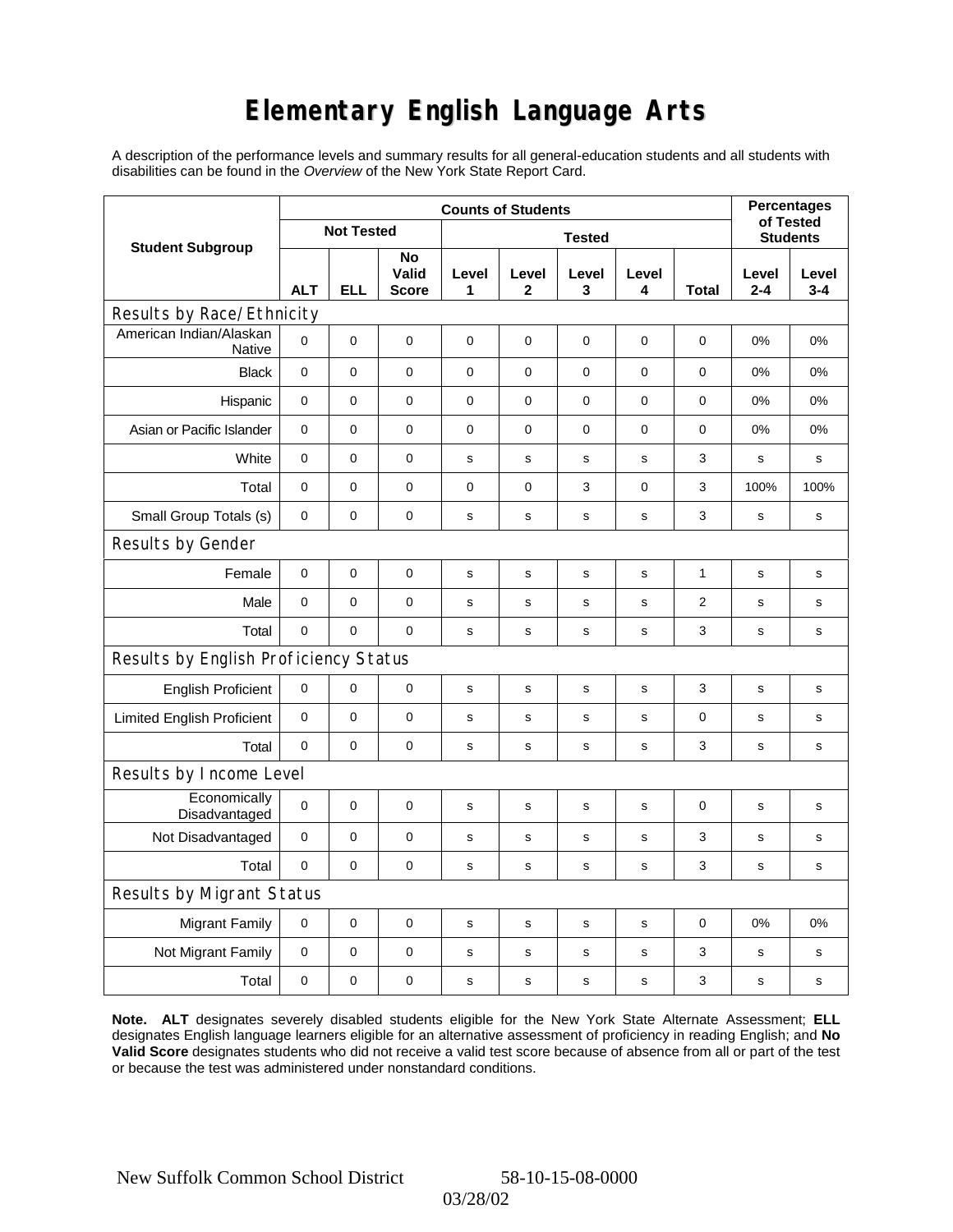## **Elementary Mathematics**

A description of the performance levels and summary results for all general-education students and all students with disabilities can be found in the *Overview* of the New York State Report Card.

|                                          | <b>Counts of Students</b> |             |                             |               |                       |              |             |              | <b>Percentages</b><br>of Tested |                  |
|------------------------------------------|---------------------------|-------------|-----------------------------|---------------|-----------------------|--------------|-------------|--------------|---------------------------------|------------------|
| <b>Student Subgroup</b>                  | <b>Not Tested</b>         |             |                             | <b>Tested</b> |                       |              |             |              | <b>Students</b>                 |                  |
|                                          | <b>ALT</b>                | <b>ELL</b>  | No<br>Valid<br><b>Score</b> | Level<br>1    | Level<br>$\mathbf{2}$ | Level<br>3   | Level<br>4  | Total        | Level<br>$2 - 4$                | Level<br>$3 - 4$ |
| Results by Race/Ethnicity                |                           |             |                             |               |                       |              |             |              |                                 |                  |
| American Indian/Alaskan<br><b>Native</b> | 0                         | $\mathbf 0$ | $\mathbf 0$                 | $\mathbf 0$   | $\mathbf 0$           | 0            | 0           | 0            | 0%                              | 0%               |
| <b>Black</b>                             | $\mathbf 0$               | 0           | $\pmb{0}$                   | $\pmb{0}$     | $\pmb{0}$             | 0            | $\mathbf 0$ | 0            | 0%                              | 0%               |
| Hispanic                                 | $\mathbf 0$               | $\mathbf 0$ | $\mathbf 0$                 | $\mathbf 0$   | $\mathbf 0$           | 0            | 0           | 0            | 0%                              | 0%               |
| Asian or Pacific Islander                | $\mathbf 0$               | $\mathbf 0$ | $\mathbf 0$                 | $\pmb{0}$     | $\mathbf 0$           | 0            | 0           | 0            | 0%                              | 0%               |
| White                                    | 0                         | 0           | $\mathbf 0$                 | $\mathbf s$   | s                     | s            | $\mathbf s$ | 3            | s                               | s                |
| Total                                    | $\mathbf 0$               | 0           | $\mathbf 0$                 | $\mathbf s$   | $\mathbf s$           | $\mathbf s$  | $\mathbf s$ | 3            | $\mathbf s$                     | s                |
| Small Group Totals (s)                   | $\mathbf 0$               | 0           | $\mathbf 0$                 | s             | s                     | s            | s           | 3            | s                               | s                |
| Results by Gender                        |                           |             |                             |               |                       |              |             |              |                                 |                  |
| Female                                   | $\mathbf 0$               | $\mathsf 0$ | $\pmb{0}$                   | $\mathbf s$   | $\mathbf s$           | $\mathbf s$  | $\mathbf s$ | $\mathbf{1}$ | $\mathbf s$                     | s                |
| Male                                     | $\mathbf 0$               | 0           | $\mathbf 0$                 | $\mathbf s$   | $\mathsf{s}$          | $\mathsf{s}$ | s           | 2            | $\mathbf s$                     | s                |
| Total                                    | 0                         | 0           | $\mathbf 0$                 | s             | $\mathbf s$           | $\mathbf s$  | s           | 3            | s                               | s                |
| Results by English Proficiency Status    |                           |             |                             |               |                       |              |             |              |                                 |                  |
| <b>English Proficient</b>                | 0                         | 0           | $\mathbf 0$                 | s             | $\mathbf s$           | s            | $\mathbf S$ | 3            | s                               | $\mathbf s$      |
| <b>Limited English Proficient</b>        | $\mathbf 0$               | 0           | $\mathbf 0$                 | $\mathbf s$   | s                     | s            | s           | 0            | s                               | s                |
| Total                                    | 0                         | $\mathbf 0$ | $\mathbf 0$                 | $\mathbf s$   | $\mathsf{s}$          | $\mathbf s$  | s           | 3            | $\mathbf s$                     | s                |
| Results by Income Level                  |                           |             |                             |               |                       |              |             |              |                                 |                  |
| Economically<br>Disadvantaged            | $\mathbf 0$               | $\mathsf 0$ | $\mathbf 0$                 | $\mathbf s$   | $\mathbf s$           | s            | $\mathbf s$ | 0            | $\mathbf s$                     | s                |
| Not Disadvantaged                        | $\mathbf 0$               | 0           | $\mathbf 0$                 | s             | s                     | s            | s           | 3            | s                               | s                |
| Total                                    | $\mathbf 0$               | $\mathbf 0$ | $\mathbf 0$                 | $\mathbf s$   | s                     | s            | s           | 3            | $\mathbf s$                     | s                |
| Results by Migrant Status                |                           |             |                             |               |                       |              |             |              |                                 |                  |
| <b>Migrant Family</b>                    | $\mathbf 0$               | $\mathbf 0$ | $\mathbf 0$                 | s             | s                     | s            | s           | 0            | 0%                              | 0%               |
| Not Migrant Family                       | 0                         | 0           | $\pmb{0}$                   | $\mathbf s$   | $\mathsf{s}$          | $\mathbf s$  | s           | 3            | $\mathbf s$                     | s                |
| Total                                    | 0                         | 0           | 0                           | $\mathbf s$   | $\mathsf{s}$          | $\mathbf s$  | s           | 3            | $\mathbf s$                     | s                |

**Note. ALT** designates severely disabled students eligible for the New York State Alternate Assessment; **ELL** designates English language learners eligible for an alternative assessment of proficiency in reading English; and **No Valid Score** designates students who did not receive a valid test score because of absence from all or part of the test or because the test was administered under nonstandard conditions.